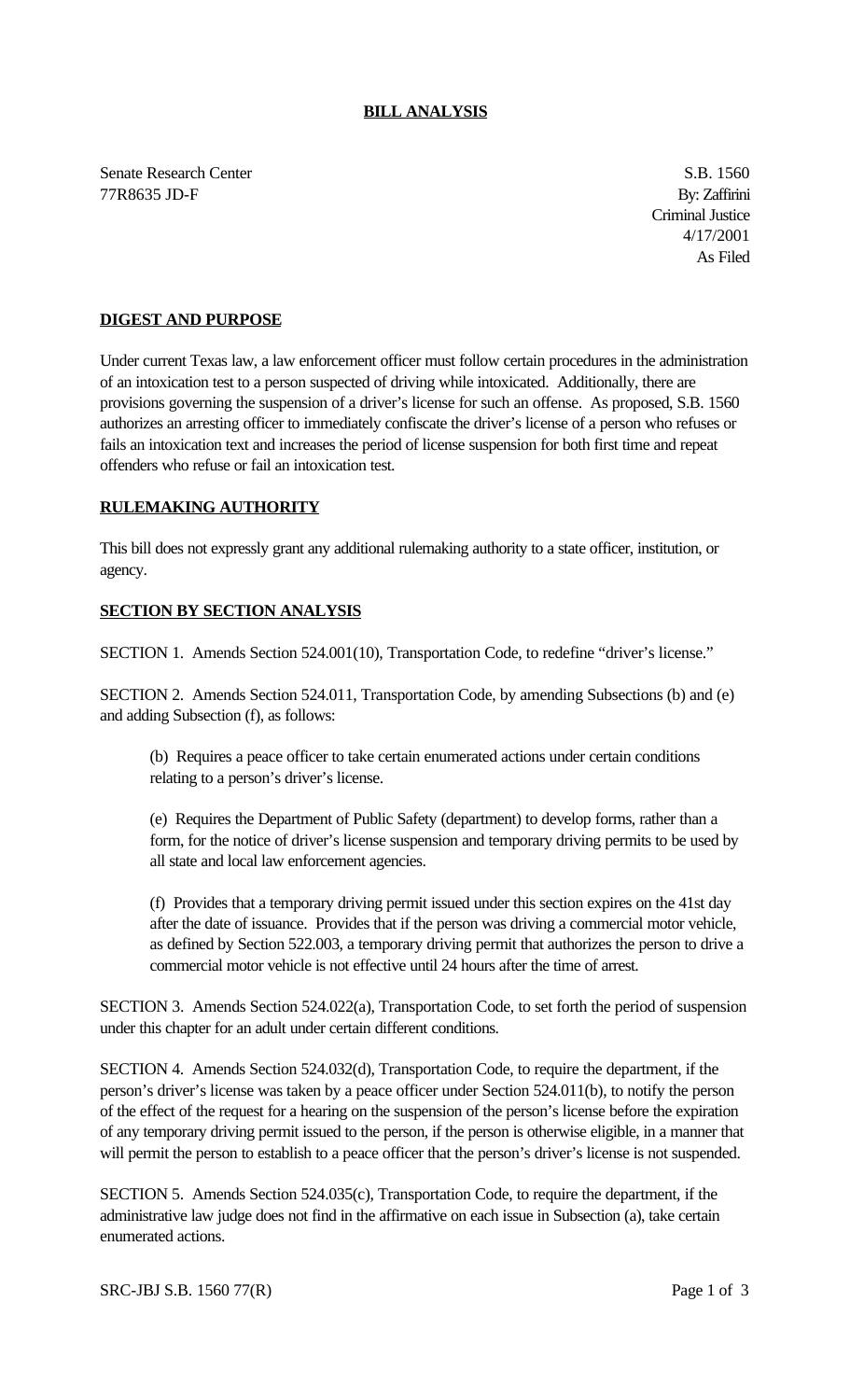SECTION 6. Amends Section 524.037, Transportation Code, by adding Subsection (c), to require the department, if the person's driver's license was taken by a peace officer under Section 524.011(b), to notify the person of the effect of the continuance on the suspension of the person's license before the expiration of any temporary driving permit issued to the person, if the person is otherwise eligible, in a manner that will permit the person to establish to a peace officer that the person's driver's license is not suspended.

SECTION 7. Amends Section 724.015, Transportation Code, to require the officer, before requesting a person to submit to the taking of a specimen, to inform the person orally and in writing of certain information.

SECTION 8. Amends Section 724.032, Transportation Code, as follows:

Sec. 724.032. New heading: OFFICER'S DUTIES FOR LICENSE SUSPENSION; WRITTEN REFUSAL REPORT. (a) Requires the peace officer, if a person refuses to submit to the taking of a specimen, whether expressly or because of an intentional failure of the person to give the specimen, take certain enumerated actions.

(c) Requires the officer to forward to the department not later than the fifth business day after the date of the arrest certain items. Deletes existing text regarding a copy of the notice of suspension denial and the refusal report.

(d) Makes a conforming change.

(e) Provides that a temporary driving permit issued under this section expires on the 41st day after the date of issuance. Provides that if the person was driving a commercial motor vehicle, as defined by Section 522.003, a temporary driving permit that authorizes the person to drive a commercial motor vehicle is not effective until 24 hours after the time of arrest.

SECTION 9. Amends Section 724.035, Transportation Code, to require the department, if a person refuses the request of a peace officer to submit to the taking of a specimen, to take certain enumerated actions.

(b) Provides that the period of suspension or denial is one year, rather than 180 days, if the person's driving record shows one or more alcohol-related or drug-related enforcement contacts, as defined by Section 524.001, rather than Section 524.001(3)(B) or (C), during the five years preceding the date of the person's arrest. Deletes existing text defining a separate period of suspension under this subdivision for a person younger than 21 years of age.

(c) Deletes existing text of Subsection (c) and reletters existing text of Subsection (d) as Subsection (c).

SECTION 10. Amends Section 724.041(c), Transportation Code, to require the department, if a person's license was taken by a peace officer under Section 724.032(a), to notify the person of the effect of the request on the suspension of the person's license before the expiration of any temporary driving permit issued to the person, if the person is otherwise eligible, in a manner that will permit the person to establish to a peace officer that the person's license is not suspended.

SECTION 11. Amends Section 724.043(b), Transportation Code, to require the department, if the administrative law judge does not find in the affirmative on each issue under Section 724.042, to return the person's license to the person, if the license was taken by a peace officer under Section 724.032(a), and reinstate the person's license or rescind any order denying the issuance of a license because of the person's refusal to submit to the taking of a specimen under Section 724.032(a).